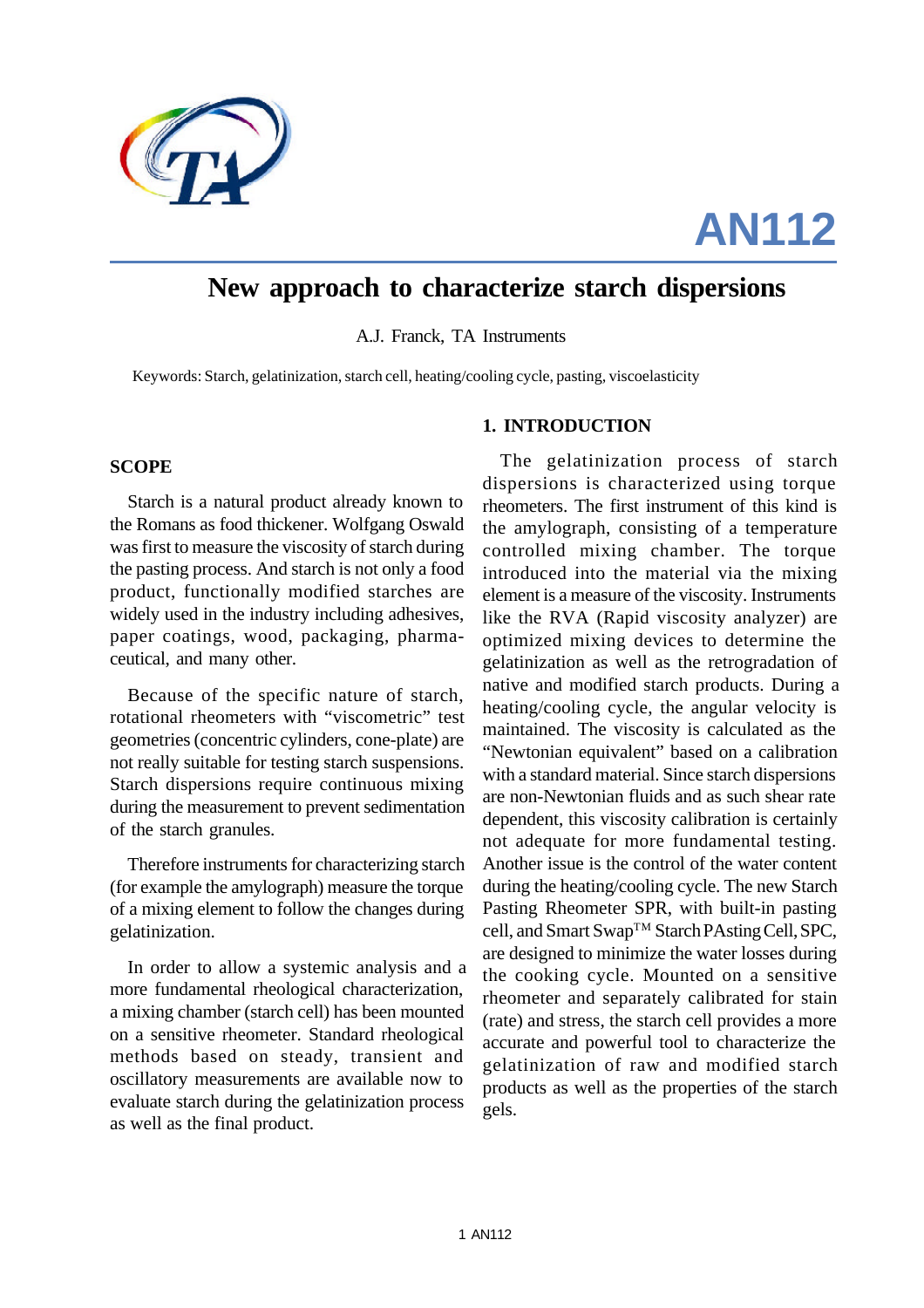#### **2. WHAT IS STARCH**

Starch is abundant in nature. All major agricultural crops contain starch. Modern



*Figure 1: Generalized Pasting Curve*

technologies enable starch to be extracted with high yield from agricultural crops. The extracted starch granule is a compact package of pure glucose polymer. Starch is composed of two polymers - amylose and amylopectin. Amylopectin is a branched chain polymer with branches of 20 to 30 glucose residues long. Amylose is a linear polymer with glucose residues of 400 to 4000 units long. Within the granules the starch molecules are layered down in an organized manner. In order to withstand modern processing and storage conditions as well as to provide special functionality to the end product, native starch is chemically or physically modified. The modifications include mild degradation, cross-linking of chains, derivatization with phosphate or esters, pre-gelatinization, etc. The addition of chemical groups to the starch chain for example, improves the clarity and stability of the gel during cooking, mixing and freezing. Starch molecules become tailor made hydrocolloids which go into food products, are used as coating for paper, as adhesive for paperback, etc.

### **3. WHY TEST STARCH - THE SIGNIFICANCE OF THE PASTING CURVE**

Raw starch exists as microscopic granules. The size and shape of these granules is characteristic of the starch's botanic source. When starch is heated above a critical temperature, the starch granules undergo a irreversible process, known as *gelatinization*. The properties of the starch gels depend on the origin of the raw starch (crop, potatoes, etc.), the environmental conditions



*Figure 2: Starch Pasting Cell (SPC)*

(seasons) or the modification. The viscosity curve (*pasting curve*) produced by heating and cooling starch generally has a similar characteristic shape as shown in figure 1. Unmodified raw starch is insoluble in water below 50ºC. Early in the pasting process, the starch granules absorb a large amount of water and swell to many times their original size. The viscosity increases because the swollen starch granules have to squeeze past each other. Oswald has defined the temperature at the onset of the rise in viscosity as the *pasting temperature*. With increasing temperature, the granules rupture and amylose leaches into solution followed by amylopectin. Granule rupture and polymer alignment due to mechanical shear reduces the viscosity. This process that follows the gelatinization is known as *pasting*.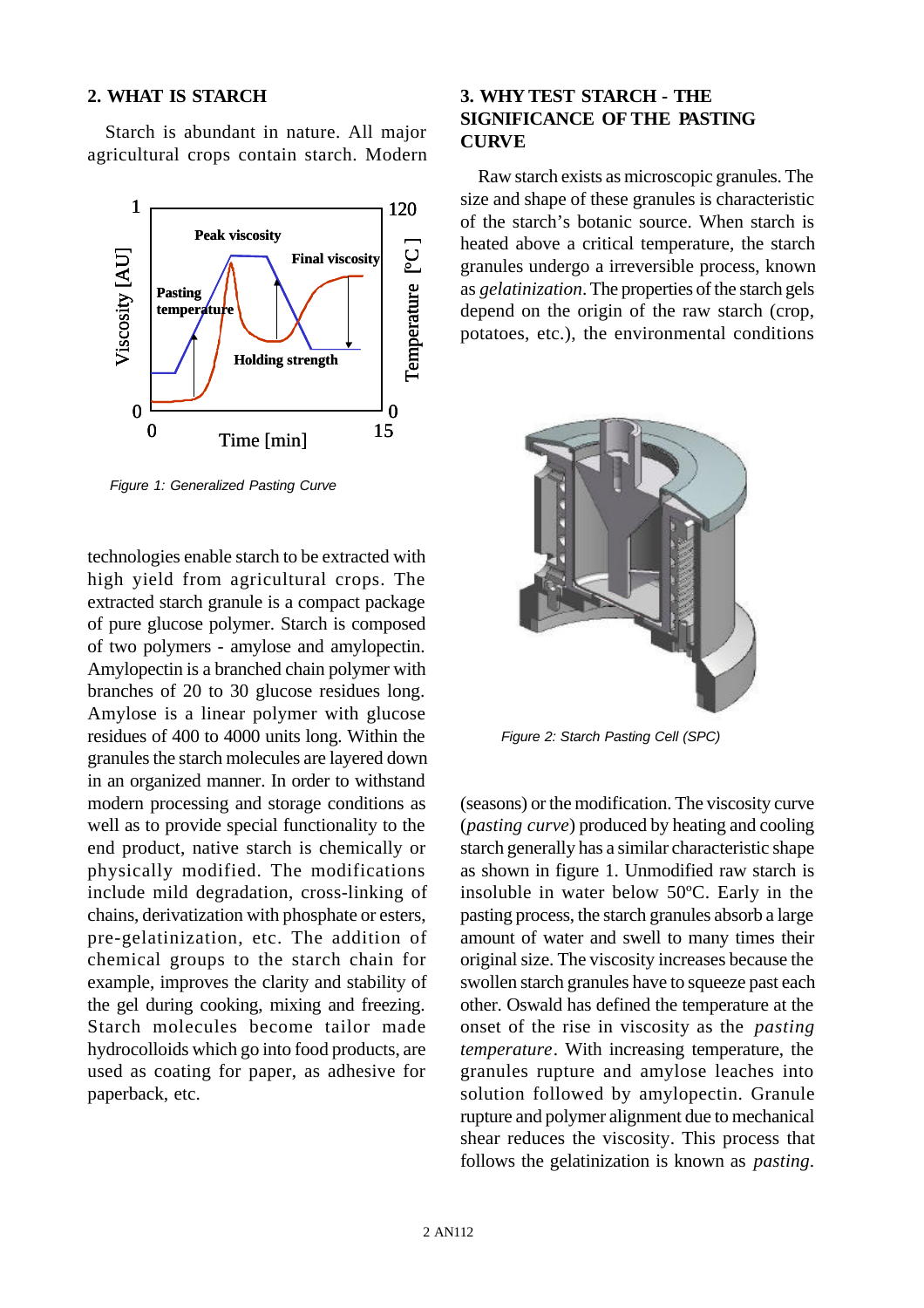The peak temperature occurs at the equilibrium point between swelling and polymer leaching. During a hold period (typically 95ºC) the viscosity drops to a minimum value, referred to as *holding strength* or *hot paste viscosity*. As the starch mixture is subsequently cooled, reassociations between starch molecules occurs. This usually causes the formation of a gel and the viscosity increases to a *final viscosity*. This



*Figure 3: ST01 Waxy Maize Cook-up starch*

phase of the pasting curve involves *retrogradation* or re-ordering of the starch molecules. The final viscosity is the most commonly used parameter to define the quality of a particular starch sample.



*Figure 4: ST03 Hydroxyethylated Dent Corn Starch*

The cooked starch exhibits a non-Newtonian behavior characterized by an intensive shear thinning. Most starches also show a reduction of viscosity over time as a function of shear rate (thixotropy). As such, there is no absolute measure of starch viscosity. Rates of heating and cooling, holding time, shear rate etc. affect the final viscosity. Standard test protocols are therefore required and used to compare test results.

#### **4. THE STARCH PASTING RHEOMETER (SPR) AND STARCH PASTING CELL (SPC)**

The cell on the SPR and the SPC are temperature controlled using resistive elements placed concentrically to the cup for heating. Cooling is through water carried in a helical conduit in close proximity to the cup outer walls. The maximum temperature ramp rate is 15ºC per minute, the maximum cooling rate is 30ºC per minute. Figure 2 shows a cutaway drawing of the starch pasting cell attachment. The impeller is designed to closely fit the cup containing the starch suspension. The top of the mixing element



*Figure 5: Pasting curves obtained with different impeller arrangementgs to study the effect of water evaporation*

shaft is gradually extended to provide a noncontact conical shape cover, which significantly prevents solvent evaporation. Since the impeller produces an ill-defined flow, analytically derived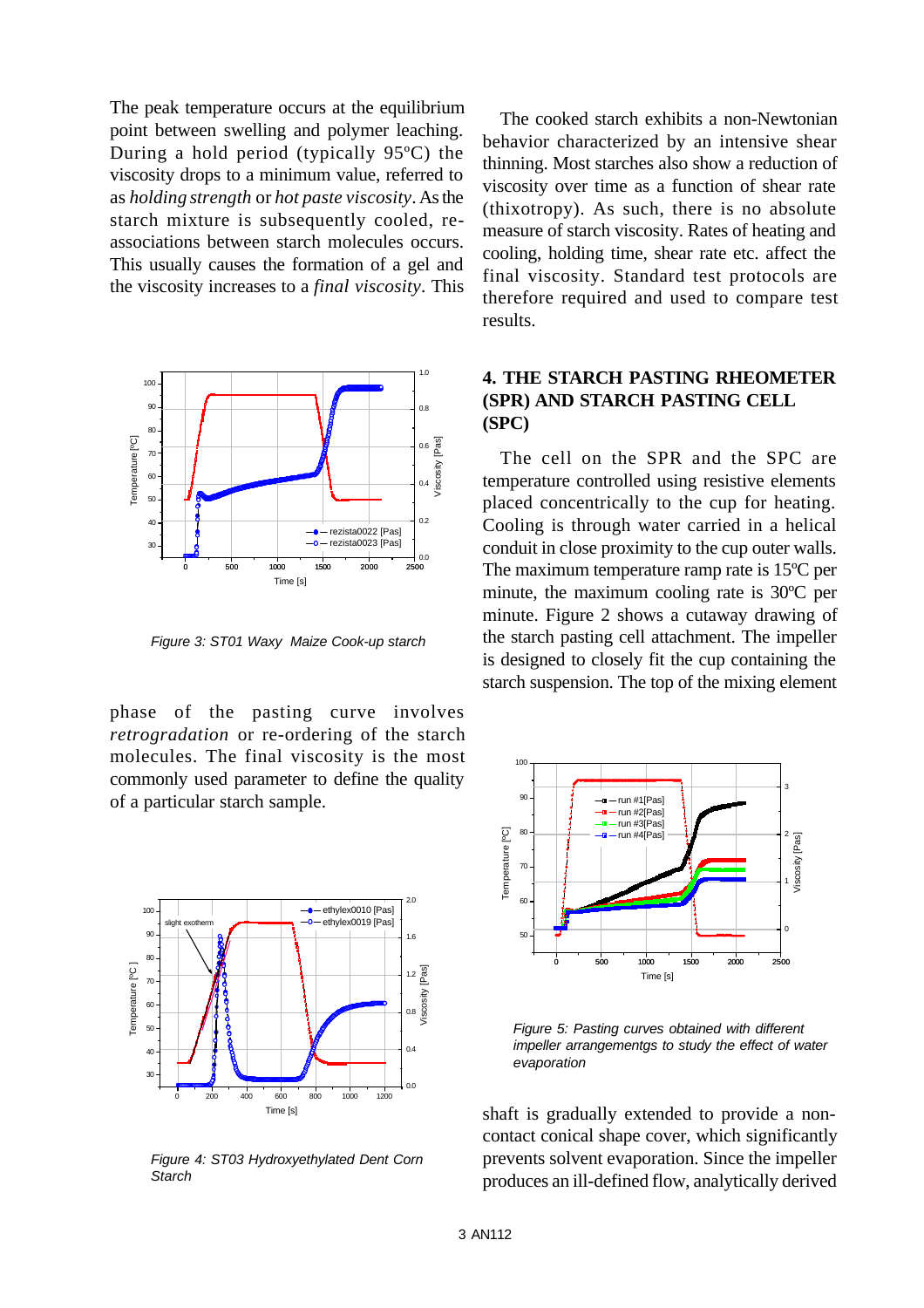

*Figure 6: Storage and viscous modulus G' , G'' for the waxy maize cook-up starch during pasting*

factors used in the conversion of the angular velocity to shear rate and torque to shear stress do not exist. For Newtonian materials, the mixer geometries can be simply calibrated for the viscosity using a reference material. For non-Newtonian fluids like the starch suspensions this is not possible and separate calibration constants for stress and strain (rate) need to be determined. A procedure for a quantitative analysis of torque and rotor speed data to extract viscosity shear rate curves using non conventional geometries has been described by Ait-Kadi, Marchal, et al using a Couette Analogy for mixer elements. Once strain(rate) and stress geometry coefficients are determined for a given geometry, standard test protocols based on continuous rotation or oscillatory testing can be used to measure the



*Figure 7: Storage and viscos modulus G' , G'' fr the hydroxyethylated dent corn starch during pasting*

viscosity as a function of shear rate or the dynamic moduli as a function of the frequency.

#### **5. TEST RESULTS**

Figure 3 shows two runs of a heating/cooling cycle for a waxy maize cook-up starch (ST01) and figure 4 two runs for a hydroxyethylated Dent Corn Starch (ST03). Cook-up starches are used widely as thickeners and stabilizers in products such as gravies, soups, dairy products, etc. All tests were performed at a rotation speed of the impeller of 160 rpm.

The two pasting curves exhibit the typical shape characteristic for the two different types of starch. The final viscosity for the two starches is very similar, also the pasting curve is quite different. The reproducibility of the tests is excellent. The temperature plot does not show a sharp change between the steps. This is due to the temperature sensor, positioned close to the cup wall to reflect the sample temperature better. The curvature in the heating ramp for the hydroxyethylated dent corn starch could be an indication of a slight exothermal during the starch cooking.

In order to check the evaporation of water in the new starch cell, a series of experiments was conducted using the waxy maize cook-up starch (Rezista), where evaporation is more of a problem. Figure 5 shows four plots, obtained with different impeller systems. Run #1, with the highest viscosity profile, was done with an impeller with no rim to give worst-case evaporation scenario. The middle runs (Run #2& #3) were done with a Staley paddle at two different gaps. The Run #4 was performed with the TA geometry shown in figure 2. The lower viscosity corresponds to the lowest moisture loss, which has been obtained for the TA starch cell with a tight gap between impeller and cup. The conical design of the impeller makes evaporation less dependent on the vertical position. The moisture loss for run #4 was 0.7 as opposed to 1.15 & 1.7g using the Staley paddle arrangement in run #2& #3.

Figure 6 and figure 7 show data obtained on the same two starch samples, however the steady